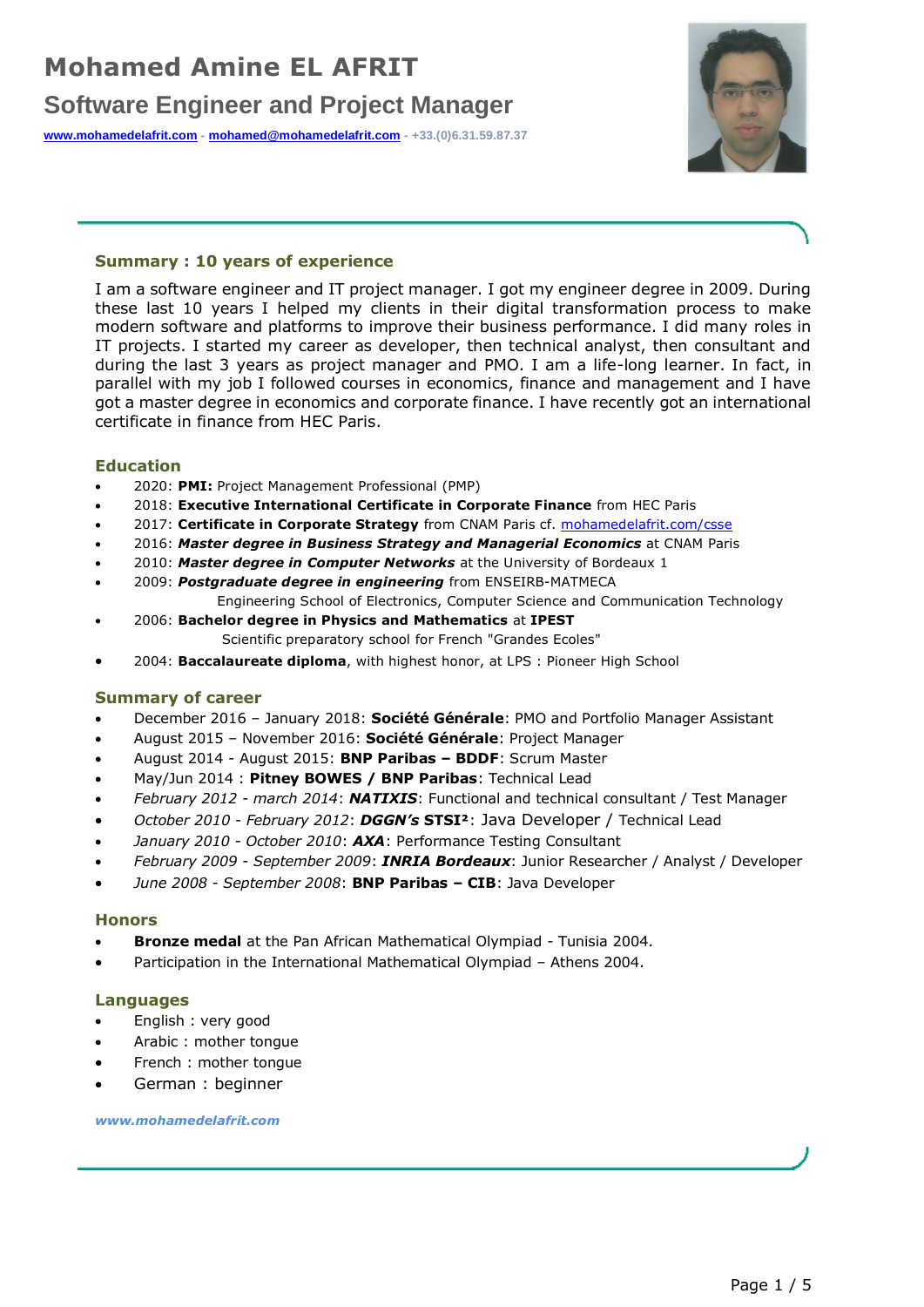# **Mohamed Amine EL AFRIT Software Engineer and Project Manager**

**[www.mohamedelafrit.com](http://www.mohamedelafrit.com/) - [mohamed@mohamedelafrit.com](mailto:mohamed@mohamedelafrit.com) - +33.(0)6.31.59.87.37**



## **Sectoral experience**

• Retail and Investment Banks - Insurance

## **Technical skills**

- Project management tools : Ms Project / PMBOK / Agile Scrum & Kamban
- Development Tools: JAVA / SQL / JavaScript / VBA / Excel
- Business Process modeling : BPMN / UML / EPC / Visio
- Testing tools : Performance Center / ALM
- Statistics and data tools : R / Tanagra / Advanced statistics for business
- Office tools : Ms Office (advanced) / LaTeX

### **Details of career**

### **Mission for CGI / Société Générale: December 2016 – February 2018**

| <b>Project</b>          | My mission is to assist the Program Manager in the financial<br>management of the various projects comprising this program of about<br>people, 8 projects and 7 inter-business unit agreements<br>200 L<br>(royalties, margin solidarities). |
|-------------------------|----------------------------------------------------------------------------------------------------------------------------------------------------------------------------------------------------------------------------------------------|
| <b>Function</b>         | PMO and Portfolio Manager Assistant                                                                                                                                                                                                          |
| <b>Responsibilities</b> | Control and analysis of the monthly financial reports prepared<br>$\bullet$<br>by the different Project Managers (evolution of revenues and<br>margins by BU and total program)<br>Control of inter BU agreements<br>$\bullet$               |
|                         | Technical environment Tools: Windows, Word, Excel.                                                                                                                                                                                           |

### **Mission for Société Générale : August 2015 – November 2016**

| <b>Project</b>               | The project CONTACT is a CRM for retail banking and the aim is to<br>update the existing software with new releases (one release each 3<br>months) to meet regulatory constraints and to add new features.                                                                                                                                            |
|------------------------------|-------------------------------------------------------------------------------------------------------------------------------------------------------------------------------------------------------------------------------------------------------------------------------------------------------------------------------------------------------|
| <b>Function</b>              | Project Manager                                                                                                                                                                                                                                                                                                                                       |
| <b>Responsibilities</b>      | Planning the test campaign of each release<br>$\bullet$<br>Writing the Test Strategies<br>$\bullet$<br>Defining roles (RACI)<br>$\bullet$<br>Tracking activities of developing and testing team<br>$\bullet$<br>Reporting to steering committee<br>$\bullet$<br>Coordination between stakeholders (technical, functional,<br>$\bullet$<br>management) |
| <b>Technical environment</b> | Tools: Windows, ALM, JEE, Word, Excel.                                                                                                                                                                                                                                                                                                                |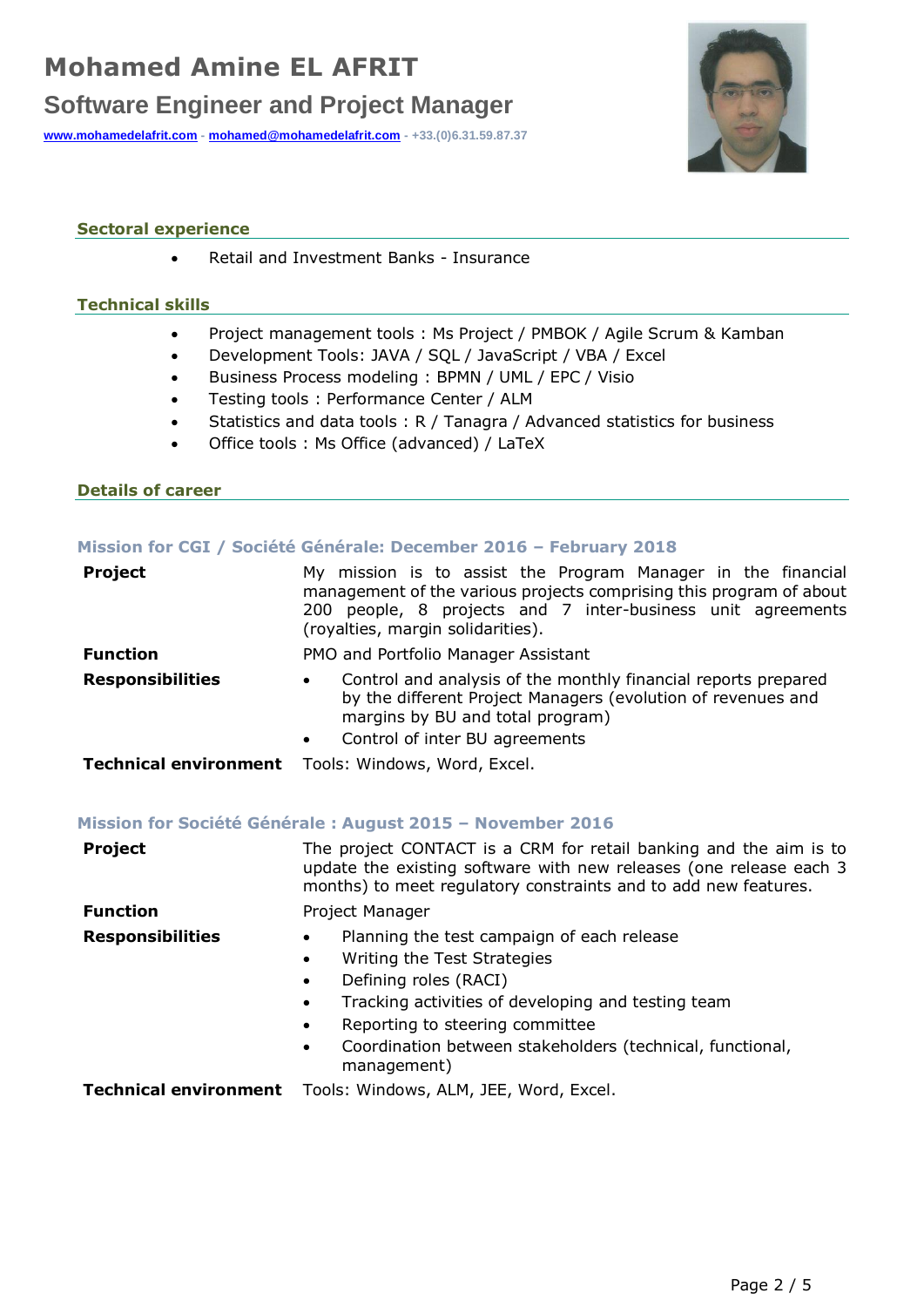# **Software Engineer and Project Manager**

**[www.mohamedelafrit.com](http://www.mohamedelafrit.com/) - [mohamed@mohamedelafrit.com](mailto:mohamed@mohamedelafrit.com) - +33.(0)6.31.59.87.37**



## **Mission for BNP PARIBAS BDDF: August 2014 - August 2015**

| <b>Project</b>               | CCI project (Cortal Consors Inside) of the NEXT program (New User<br>Experience).                                                                                                                                                                                                                                                                                                                                                                                                                                                                                 |
|------------------------------|-------------------------------------------------------------------------------------------------------------------------------------------------------------------------------------------------------------------------------------------------------------------------------------------------------------------------------------------------------------------------------------------------------------------------------------------------------------------------------------------------------------------------------------------------------------------|
|                              | CCI is an agile project that integrates components into the new BNP<br>BDDF digital platform. These components are supplied by the Cortal<br>subsidiary in Germany of BNP. The shared front-end makes it possible<br>to take over all the trading features of the securities offered by the<br>existing one and to enrich it with new transactional functionalities,<br>market information and analysis tools. The goal is to put into<br>production this new front-end on the web and mobile channels<br>(smartphone and tablet) with new modern user experience |
| <b>Function</b>              | Scrum Master                                                                                                                                                                                                                                                                                                                                                                                                                                                                                                                                                      |
| <b>Responsibilities</b>      | Planning the project sprints.                                                                                                                                                                                                                                                                                                                                                                                                                                                                                                                                     |
|                              | Test Management: planning / strategy                                                                                                                                                                                                                                                                                                                                                                                                                                                                                                                              |
|                              | Tracking activities of developing and testing team                                                                                                                                                                                                                                                                                                                                                                                                                                                                                                                |
|                              | Reporting to steering committee                                                                                                                                                                                                                                                                                                                                                                                                                                                                                                                                   |
|                              | Coordinating with the German technical team                                                                                                                                                                                                                                                                                                                                                                                                                                                                                                                       |
|                              | Coordinating with functional team in Paris                                                                                                                                                                                                                                                                                                                                                                                                                                                                                                                        |
| <b>Technical environment</b> | Tools: Windows, ALM, JEE, Word, Excel.                                                                                                                                                                                                                                                                                                                                                                                                                                                                                                                            |

## **POC for PITNEY BOWES: May / Jun 2014**

| <b>Project</b>               | The project aims to set up a multichannel distribution platform (paper,<br>email, SMS, fax, etc.) for a major player in insurance. In this context,<br>we support the publisher Pitney Bowes by providing functions of<br>monitoring and monitoring of the activity. |
|------------------------------|----------------------------------------------------------------------------------------------------------------------------------------------------------------------------------------------------------------------------------------------------------------------|
| <b>Function</b>              | <b>Technical Lead</b>                                                                                                                                                                                                                                                |
| <b>Responsibilities</b>      | Collecting requirement.<br>$\bullet$<br>Development of screens with the team.<br>$\bullet$<br>Tracking the activities.<br>$\bullet$                                                                                                                                  |
| <b>Technical environment</b> | Tools: Windows, Eclipse, JEE, Word, Excel.                                                                                                                                                                                                                           |

## **Mission for NATIXIS: February 2012 - March 2014**

| <b>Project</b>          | SMART Contestation (Protest Management Software) is a solutions to<br>fight bank fraud.                                                                                                                                                                                |
|-------------------------|------------------------------------------------------------------------------------------------------------------------------------------------------------------------------------------------------------------------------------------------------------------------|
| <b>Function</b>         | Functional/Technical Consultant and Test Manager                                                                                                                                                                                                                       |
| <b>Responsibilities</b> | Writing detailed functional specifications<br>Planning testing activities for the project<br>$\bullet$<br>Monitoring and Controlling the project activities<br>$\bullet$<br>Implementation of a workflow to optimize the process of<br>$\bullet$<br>handling anomalies |
|                         | Technical environment Tools: Windows, RSA, JEE, Word, Excel, Dimension.                                                                                                                                                                                                |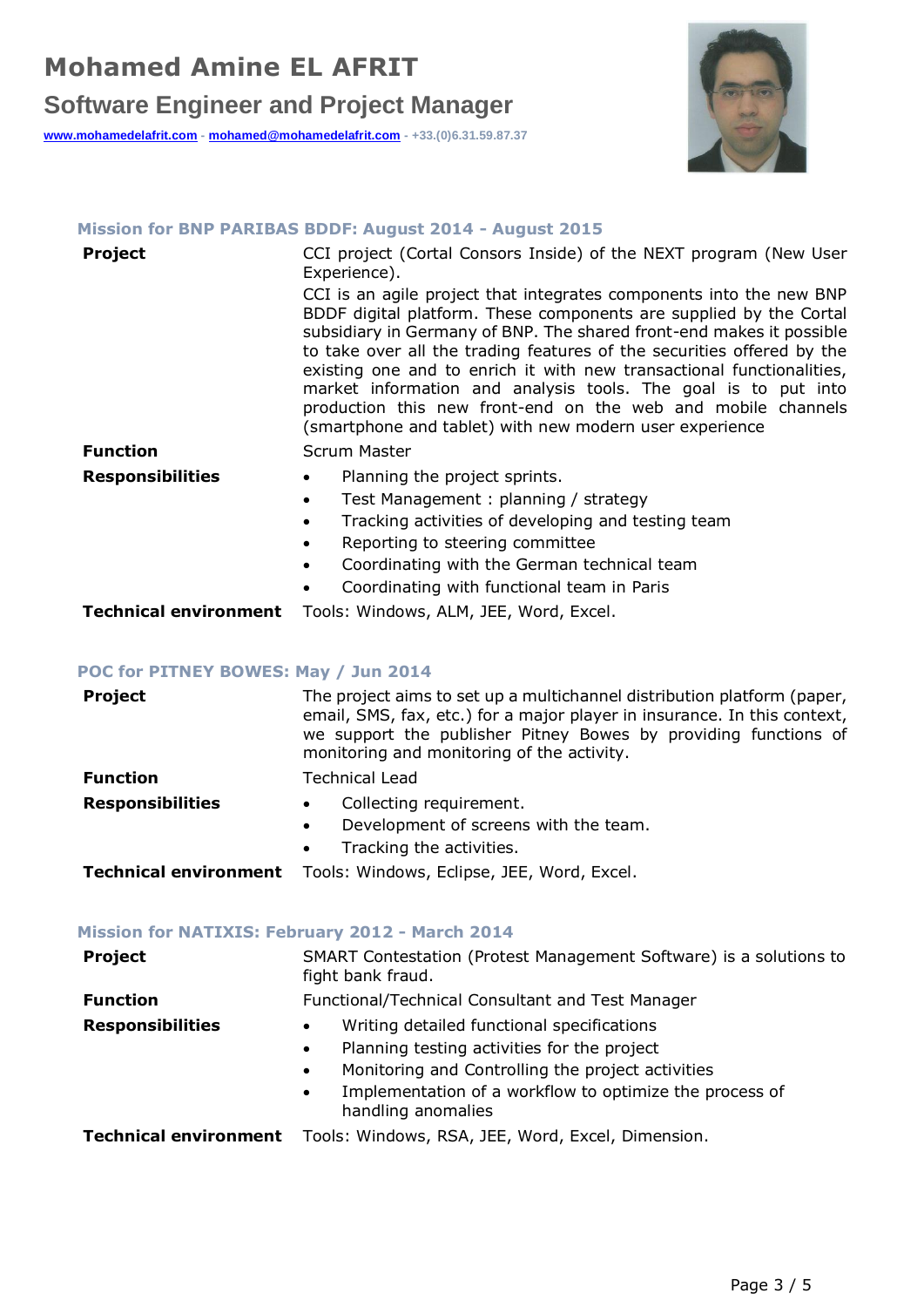# **Software Engineer and Project Manager**

**[www.mohamedelafrit.com](http://www.mohamedelafrit.com/) - [mohamed@mohamedelafrit.com](mailto:mohamed@mohamedelafrit.com) - +33.(0)6.31.59.87.37**



## **Mission for the French Directorate of Gendarmerie: October 2010 - February 2012**

| <b>Project</b>               | ATRT: This application is designed to extract information from<br>undefined-formats source files to allow users to analyze them in<br>order to transmit them to third-party applications.<br>ANACRIM NG: Application analysis of the National Gendarmerie serial<br>crime is used to manage files within a format that allows analysis<br>and graphical representation within client tools. |
|------------------------------|---------------------------------------------------------------------------------------------------------------------------------------------------------------------------------------------------------------------------------------------------------------------------------------------------------------------------------------------------------------------------------------------|
| <b>Function</b>              | Java Developer / Technical Lead                                                                                                                                                                                                                                                                                                                                                             |
| <b>Responsibilities</b>      | Development of screens for ATRT<br>Specific development for ANACRIM NG<br>$\bullet$<br>Writing the technical documentation<br>$\bullet$<br>Improve performance using SQL Best Practices<br>$\bullet$<br>Technical supervision of less experienced colleagues                                                                                                                                |
| <b>Technical environment</b> | Windows, Eclipse, JEE, Struts, Spring, JSP, XMLSpy, SQL developer.                                                                                                                                                                                                                                                                                                                          |

## **Mission for Axa France Service: January 2010 - October 2010**

| <b>Project</b>               | Performance Qualification of applications used by AXA Banking and<br>Insurance.                                                |
|------------------------------|--------------------------------------------------------------------------------------------------------------------------------|
| <b>Function</b>              | Performance Testing Consultant                                                                                                 |
| <b>Responsibilities</b>      | Realization of performance tests for pre-production<br>٠<br>applications using HP LoadRunner tool                              |
|                              | Realization of test probes for applications during the<br>$\bullet$<br>production phase. Analysis and synthesis of the results |
|                              | Recommendations to optimize performance<br>٠                                                                                   |
|                              | Coordination between project stakeholders<br>$\bullet$                                                                         |
|                              | Monitoring of performance testing campaign<br>$\bullet$                                                                        |
|                              | Synthesis of performance testing campaign<br>$\bullet$                                                                         |
| <b>Technical environment</b> | Tools: Windows, HP Loadrunner, VUGen, HP performance Center,<br>Sitescope, Diagnostics                                         |

## **Internship at INRIA: February 2009 - September 2009**

| <b>Project</b>               | MPICPL (MPI Coupling): a framework dedicated to the coupling of<br>scientific codes, based on MPI standard. It is divided in several<br>independent layers for coupling.<br>Load balancing and data distribution for multiscale simulation of<br>solids by coupling molecular dynamics with finite elements.<br>Application to multi-scale crack propagation in materials |
|------------------------------|---------------------------------------------------------------------------------------------------------------------------------------------------------------------------------------------------------------------------------------------------------------------------------------------------------------------------------------------------------------------------|
| <b>Function</b>              | Analyst / C Developer                                                                                                                                                                                                                                                                                                                                                     |
| <b>Responsibilities</b>      | Load balancing Module across multiple processors for parallel<br>simulations<br>Optimizing communications between processors<br>$\bullet$<br>Studying load balancing strategies to improve the coupler<br>$\bullet$<br>More details about my work: www.mohamedelafrit.com/pfe<br>$\bullet$                                                                                |
| <b>Technical environment</b> | Tools: Linux, Grid 5000, Grid Computing, PATOH, METIS, HMETIS                                                                                                                                                                                                                                                                                                             |